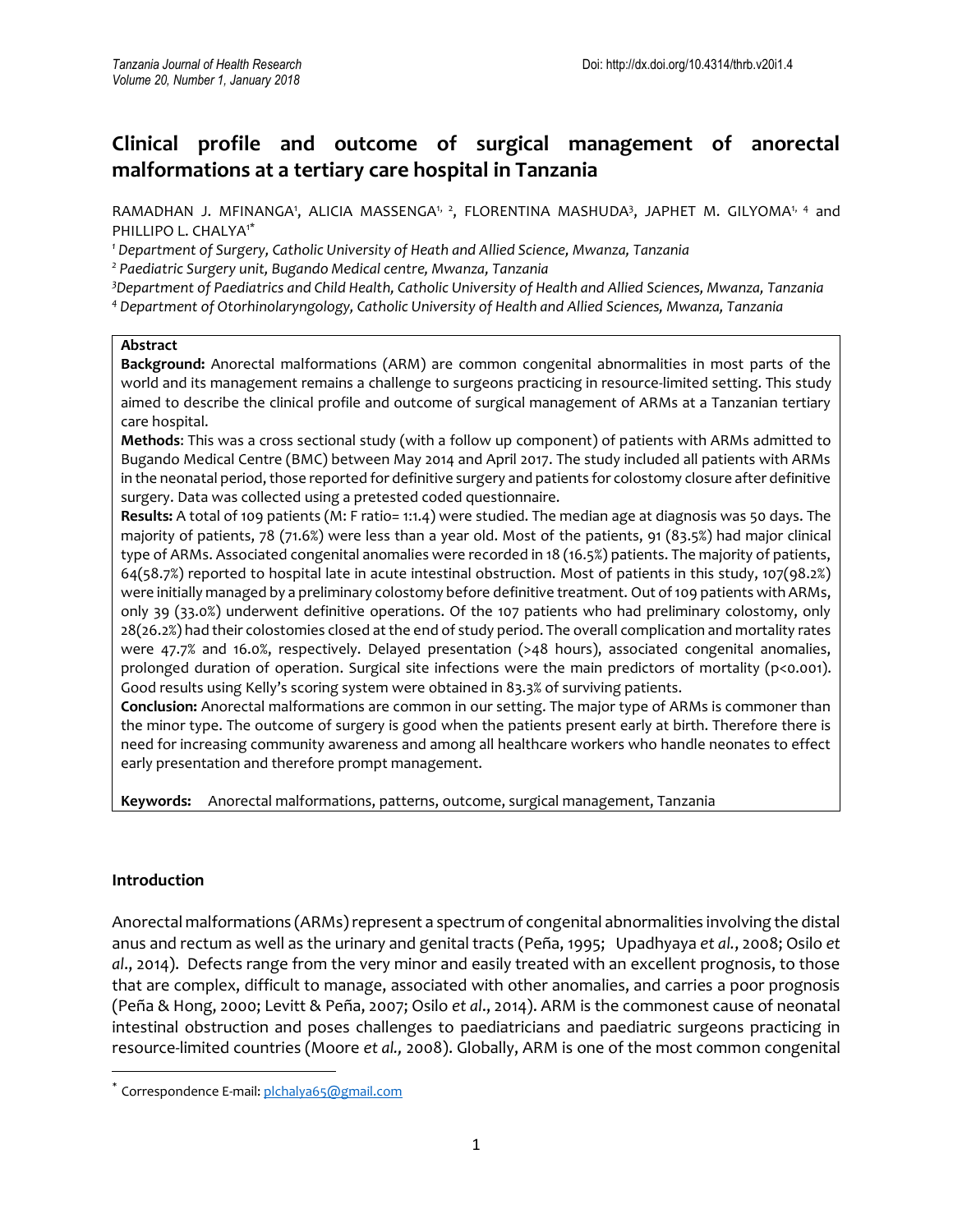anomalies with an incidence of approximately 1 in 5,000 live births (Ratan *et al.*, 2004; Ahmed *et al*., 2005; Leva *et al*., 2013), but the incidence appears to be higher in African setting (Moore *et al.,* 2008). Males are more affected than females and may occur as a single abnormality or a combination of abnormalities (Rintala & Lindah, 1999; Ahmed *et al*., 2005; Leva *et al*., 2013). ARMs have been reported to be associated with other congenital anomalies in up to 70% of cases (Ratan *et al*., 2004; Ahmed *et al*., 2005; Leva *et al*., 2013). The final prognosis and quality of life for children with ARMs depend, to a large extent, on the presence and severity of these associated anomalies (Ratan *et al*., 2004). Early diagnosis, management of associated anomalies, and efficient meticulous surgical repair provide patients the best chance for a good functional outcome (Thapa *et al.,* 2013).

 The classification of ARMs is crucial in determining the most appropriate surgical approach for each case (Stoll *et al.*, 2007; Osilo *et al*., 2014). Various methods of classification and surgical correction have been described and evolved over the years (Gupta, 2005). However, today, the criteria adopted by the Krickenbeck conference in 2005 are the gold standard for classification of ARMs (Holschneider *et al.,* 2005).

 In developing countries such as Tanzania, the management of ARMs pose a diagnostic and therapeutic challenge. Late presentation with attendant complications, limited access to trained paediatric surgeons and the lack of facilities for prompt diagnosis of associated congenital anomalies characterize the poor management of this disease. The conventional approach to surgical repair of most ARMs involve a multi-stage repair, the initial colostomy creation followed by definitive pullthrough and eventual colostomy closure (Thapa *et al.,* 2013). The surgical approach to repairing anorectal defects has changed dramatically since 1980s with the introduction of the posterior sagittal anorectoplasty (Peña & Devries, 1982; Peña, 1985; Osilo *et al*., 2014). Posterior sagittal anorectoplasty is currently the most commonly utilized procedure for repairing ARMs (Devries & Peña, 1982; Peña, 1985; Osilo *et al*., 2014). However, in low-income countries due to lack of trained paediatric surgeons and equipment in most of the centres, this procedure is performed only in specialized centres.

 Despite the fact that ARMs are prevalent in Tanzania; little work on this subject has been done. This is partly due to a paucity of published local data regarding the subject under study and lack of community awareness on the importance of early reporting a new born child to hospital for early diagnosis and treatment. This study was carried out to describe the clinical profile and outcome of surgical treatment and to identify prognostic factors among patients with ARMs at Bugando Medical Centre in north-western Tanzania. The study also highlights the challenges associated with the care of these patients and appropriate solutions for improved outcomes**.**

### **Methods and patients**

### *Study design and setting*

This was a cross sectional study (with a follow up component) of patients with ARMs admitted to Bugando Medical Centre (BMC) between May 2014 and April 2017. The study was conducted in the emergency department, neonatal, paediatric, surgical wards and surgical clinics. Bugando Medical Centre is the only tertiary health institution serving the whole of the north-western part of Tanzania, serving a population of about 13 million. It is an 890 bed referral hospital located in Mwanza City on the southern border of Lake Victoria. It is also a teaching hospital for the Catholic University of Health and Allied Sciences (CUHAS).

### *Study population*

The study included all patients presenting to BMC with anorectal malformations in the neonatal period, those reported for definitive surgery and patients for colostomy closure after definitive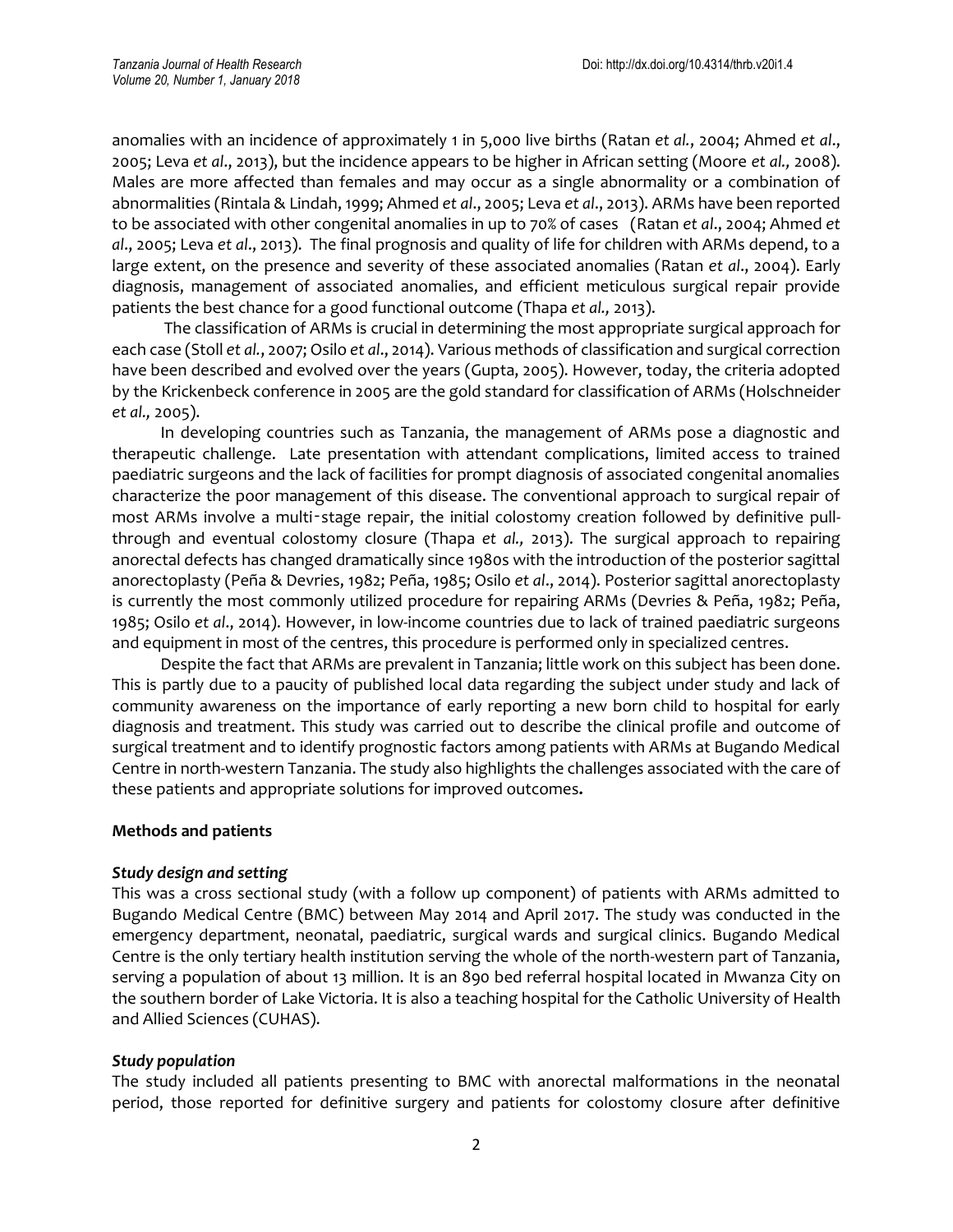surgery. Patients who died before surgical treatment were excluded from the study. The minimum sample size of this study was calculated using Yamane (1973) formula. Convenience sampling of patients who met the inclusion criteria was performed until the sample size was reached.

 Recruitment of patients was done at Emergency Department, in the neonatal ward, in the paediatric medical and surgical wards and thereafter followed up at the paediatric surgical outpatient clinic. Patients who met the inclusion criteria were consecutively enrolled in the study. The diagnosis of ARM was made using a combination of clinical and radiological assessments and classified according to Krickenbeck classification (Holschneider *et al.,* 2005). Prone cross table lateral film was done in children without visible fistula to diagnose the types of ARM. Abdominal ultrasound was done to detect any other abdominal pathology associated with ARM. The echocardiography was done in patients suspected to have cardiac anomalies.

 Preoperatively, all patients who presented with acute intestinal obstruction had intravenous fluids to correct fluid and electrolyte deficits; nasogastric suction and broad spectrum antibiotic coverage. After resuscitation all patients under general anaesthesia were subjected to either emergency diverting colostomy to decompress the bowel or primary anoplasty and anal dilation. Patients presenting electively also underwent similar treatment pattern. Definitive surgical procedures were performed in patients who had initial diverting colostomy, at least at the age of one year when the child is gaining weight, thriving well and having haemoglobin of at least 10 g/dl. Anoplasty was done in the neonatal period. The definitive pull-through operations included abdomino-perineal pullthrough, posterior sagittal anorectoplasty (PSARP) and posterior sagittal anorectovaginourethroplasty (PSARVU) in patients with persistent cloacae. PSARP was performed according the procedure described by Peña and Devries ( 1982). Associated congenital malformations were treated accordingly.

 Postoperatively patients were kept nil orally till return of bowel sounds and at that time nasogastric tubes were removed. Parenteral antibiotics were used for up to one week. Oral feeds and wound inspection/warm saline irrigation was commenced on the second post-operative day. Serial anal dilatation started on the seventh post-operative day was demonstrated to the parents who were to continue with it at home. The babies were thereafter discharged to follow-up at the surgical outpatient clinic. The programme of serial anal dilatation continued till the desired size of the neo-anus was reached. Colostomy closure was usually done 2-3 months after the definitive surgery in most of cases.

 The results of the definitive pull through procedures were graded as good, fair or poor according to the Kelly's (1972) clinical score of continence which uses three basic parameters as follows; (A) Continence (Normal, no soiling = 2, Occasional accidents, faeces/flatus escape = 1, No control, frequent accidents = 0) (B) Staining (Always clean=2, Occasional staining = 1, Always stained =0) and (C) Sphincter (Strong and effective squeeze = 2, Weak and partial squeeze = 1, No contraction =  $\circ$ ). An overall score of 5-6 is considered good, 3-4 fair, and 0-2 poor.

# *Data collection*

Data on each patient was collected and entered into a pretested coded questionnaire prepared for the study. Data entered in the questionnaire included: demographic profile (age, sex, area of residence), timing of diagnosis (given in hours or days of life), types of ARM and associated congenital anomalies, clinical presentation, treatment offered and treatment outcome (post-operative complications, length of hospital stay and mortality). Delayed diagnosis was defined as diagnosis made after 48 hours of life.

# *Data analysis*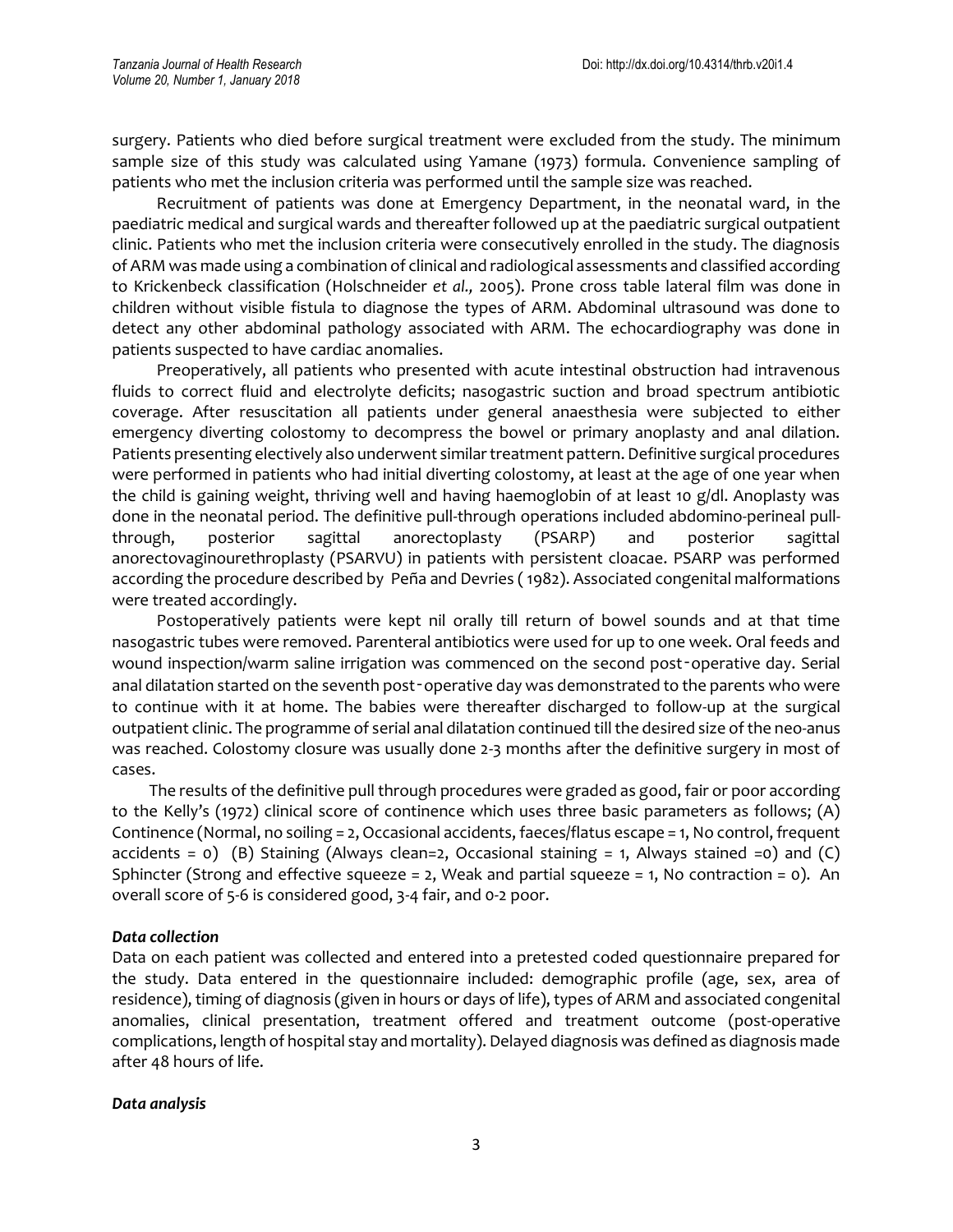Data analysis was performed using statistical package for social sciences (SPSS) version 20.0 for Windows (SPSS, Chicago IL, USA). Chi-square (χ2) test was used to test for the significance of association between the independent (predictor) and dependent (outcome) variables in the categorical variables. The level of significance was considered as p< 0.05. Study variables that were found to be statistically significant in univariate analysis were subjected to multivariate logistic regression analysis. Multivariate logistic regression analysis was used to determine predictor variables that predicted the postoperative complications, hospital stay and mortality. Patients were followed up for a period of three to six months or till death whichever is earlier

## *Ethical considerations*

The approval to carry out the study was sought from the surgical department and the Joint CUHAS/BMC Research, Ethics and publication committee (CREC/178/2017). Permission to conduct the study was obtained from the hospital authority. In this study parents, guardian or informants had to sign an informed written consent for the study on behalf of their children. Parents, guardian or informants were assured that the information collected was maintained under strict confidentiality. The study did not interfere with the decision of the attending doctor.

## **Results**

# *Socio-demographic characteristics*

During the period of study, a total of 593 patients with major congenital malformations were managed at Bugando Medical Centre. Of these, 116 (19.6%) patients representing of cases were diagnosed and treated for ARMs. Out of 116 patients with ARMs, seven were excluded from the study due to failure to meet the inclusion criteria. Thus, 109 patients were available for the final analysis. Forty-five (41.2%) were males and 64 (58.7%) were females giving a male to female ratio of 1: 1.4. The age at diagnosis ranged between one day and 4 years with a median age of 50 days (interquartile range= 48 to 54 days). The majority of patients, 78(71.6%) were less than a year old. Ninety-four (86.2%) of the parents of these patients came from rural areas located a considerable distance from the hospital.

### *Krickenbeck classification and types of ARMs*

According to the Krickenbeck classification of ARMs (Holschneider *et al.*, 2005), the majority of patients, 91(83.5%) had major clinical type of ARMs and 18 (16.5%) had minor clinical type (Table 1).

| Table is Distribution of patients according to Mickelbeck classification of ANNIS |                   |                   |                   |  |
|-----------------------------------------------------------------------------------|-------------------|-------------------|-------------------|--|
| <b>Type of ARM</b>                                                                | Major, $n$ $(\%)$ | Minor, $n$ $(\%)$ | Total, $n$ $(\%)$ |  |
| Cloacae                                                                           | 3(2.8)            | 0(0.0)            | 3(2.8)            |  |
| Recto-vestibular fistula                                                          | 35 (32.1)         | 0(0.0)            | 35(32.1)          |  |
| Recto-vesicle fistula                                                             | 5(4.6)            | O(0.0)            | 5(4.6)            |  |
| Imperforate anus (ARM without fistula)                                            | 8(7.3)            | O(0.0)            | 8(7.3)            |  |
| Anal stenosis                                                                     | 7(6.4)            | O(0.0)            | 7(6.4)            |  |
| Recto-vaginal fistula                                                             | O(0.0)            | 15(13.8)          | 15(13.8)          |  |
| Recto-urethral Fistula                                                            | 25(22.9)          | O(0.0)            | 25(22.9)          |  |
| Bulbar fistula<br>$\bullet$                                                       | 13(11.9)          | o(o.o)            | 13(11.9)          |  |
| Prostatic fistula<br>$\bullet$                                                    | 12(11.0)          | O(0.0)            | 12(11.0)          |  |
| Perineal fistula                                                                  | 8(7.3)            | O(0.0)            | 8(7.3)            |  |
| H-type Fistula                                                                    | 0(0.0)            | 1(0.9)            | 1(0.9)            |  |
| Rectal atresia                                                                    | o(0.0)            | 2(1.8)            | 2(1.8)            |  |
| Total                                                                             | 91(83.5)          | 18(16.5)          | 109(100.0)        |  |

| Table 1: Distribution of patients according to Krickenbeck classification of ARMs |  |  |  |
|-----------------------------------------------------------------------------------|--|--|--|
|                                                                                   |  |  |  |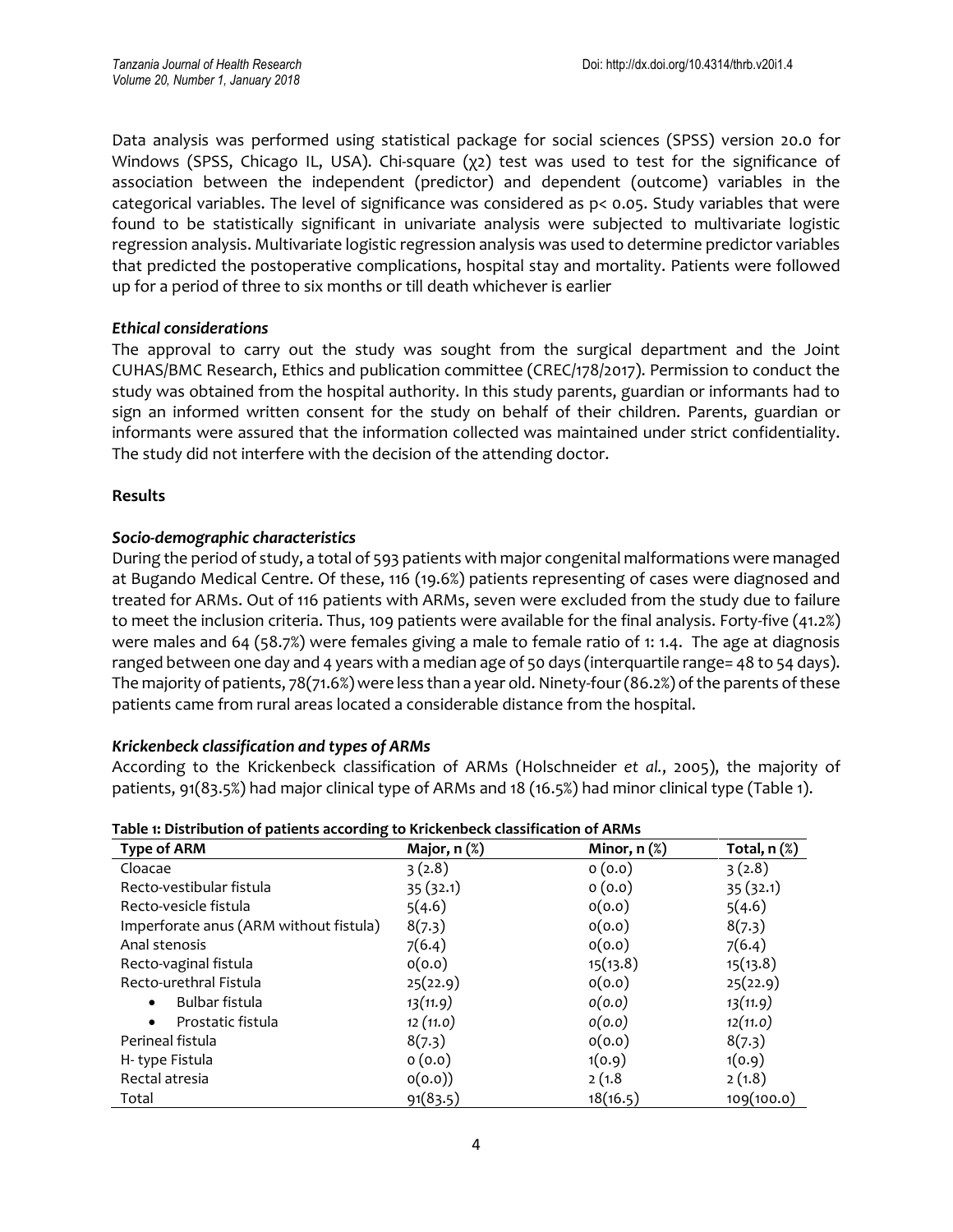#### *Associated congenital anomalies*

Out of 109 patients in this study, 18 (16.5%) had other associated congenital anomalies. The major associated anomalies consisted of vertebral anomalies in  $3(16.7%)$  patients, cardiovascular and musculoskeletal anomalies in 7(38.9%) and 8(44.4%) patients, respectively.

#### *Clinical presentation*

The majority of patients, 64 (58.7%) reported to hospital late ( $>24$  hours) in acute intestinal obstruction. Female patients were more likely to present late compared to their male counterparts and this was statistically significant ( $p = 0.004$ ). Failure to pass stool per anus and absence of anus were the most common clinical presentations (Table 2).

| ້<br><b>Clinical presentation</b>    | . .<br>Frequency | Percentage |
|--------------------------------------|------------------|------------|
| Failure to pass stool per anus       | 89               | 81.7       |
| Absence of anus                      | 82               | 75.2       |
| Passage of stool from abnormal sites | 74               | 67.9       |
| Abdominal distention                 | 68               | 62.4       |
| Vomiting                             | 22               | 20.2       |
| Fever                                | 18               | 16.5       |

|  |  | Table 2: Distribution of patients according to clinical presentation (N=109) |  |
|--|--|------------------------------------------------------------------------------|--|
|--|--|------------------------------------------------------------------------------|--|

Note: most patients had multiple responses

#### *Surgical management*

Most of patients in this study, 107 (98.2%) were initially managed by a preliminary colostomy before definitive treatment. Of these, 87 (81.3%) were placed in the sigmoid colon (sigmoid colostomy) and the remaining 20 (18.7%) in the transverse colon (transverse colostomy). The other parts of the colon were not involved. Out of 107 patients with colostomies, 79 (73.4%) had double barrelled colostomy, 20 (18.3%) had loop colostomy, 5 (4.6%) had end colostomy and 4 (3.7%) had spectacle type of colostomy. The majority of patients, 75 (68.8%) were operated on emergency basis and the remaining 34 (31.2%) were operated electively. The majority of colostomies were performed by junior doctors in 84.4% of cases (92 colostomies). Only 17 (15.6%) colostomies were performed by senior doctors (specialist/consultant surgeons). The two patients who had anoplasty done were operated on by senior doctors.

Out of 109 patients with ARMs, only 36 (33.0%) underwent definitive operations. The definitive operations included posterior sagittal anorectoplasty (PSARP) in 28 (77.8%) patients, abdominoperineal pull-through in 6 (16.7%) patients, posterior sagittal anorectovaginourethroplasty (PSARVUP) in 3(8.3%) patients who had persistent cloacae. The remaining two (5.6%) patients were managed by primary anoplasty (in the neonatal period) and serial anal dilatation. All the definitive operations were performed by senior doctors.

Out of 107 patients who were managed by a preliminary colostomy, only 28 (26.2%) had their colostomies closed at the end of study period and the remaining 79(73.8%) colostomies were not yet closed; 56 as they were still waiting for definitive treatment, 18 died before colostomy closure and 5 were lost to follow up. The majority of colostomies, 20 (71.4%) were closed intraperitoneally and the remaining 8(28.6%) were closed extraperitoneally. Colostomy closure was performed by complete resection of the colostomy site and end to end anastomosis done in 22 (78.6%) patients and by surgical debridement of the colostomy edge and simple closure of the opening in the colon in 6 (21.4%) patients. The majority of colostomy closure was performed by junior doctors in 24 (85.7%) patients and the remaining 4 (14.3%) patients had their colostomy closure done by senior doctors (specialist/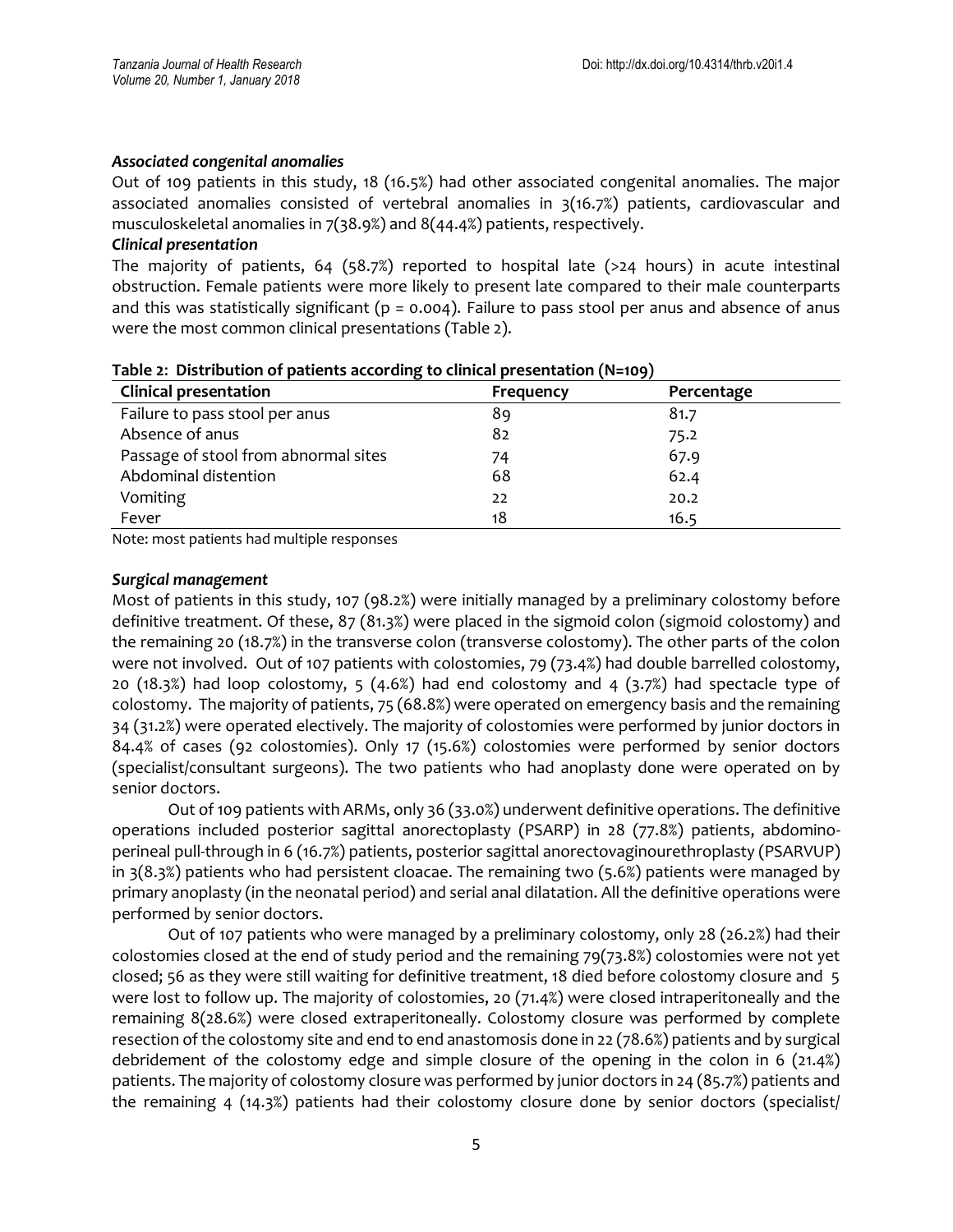consultant surgeons).The time interval from definitive pull through to colostomy closure ranged from 1 month to 8 months with a median of 3 months (interquartile, 2 to 6 months).

### *Treatment outcome*

Of the 109 patients, 52 developed postoperative complications giving a complication rate of 47.7%. These were classified as colostomy-related complications, complications related to definitive operations, complications related to colostomy closure and general postoperative complications. A total of 34 colostomy-related complications were recorded in 107 patients with colostomy giving a complication rate of 31.8%. Of these, colostomy prolapse was the most common complication related to colostomy formation (Table 3).

| <b>Colostomy related complications</b> | Frequency | Percentage |  |
|----------------------------------------|-----------|------------|--|
| Prolapse                               | 11        | 32.4       |  |
| Skin excoriation                       | 9         | 26.5       |  |
| Bleeding                               |           | 14.7       |  |
| Retraction                             |           | 8.8        |  |
| <b>Stenosis</b>                        |           | 5.9        |  |
| Para-stomal hernia                     |           | 5.9        |  |
| <b>Necrosis</b>                        |           | 2.9        |  |
| Intestinal obstruction                 |           | 2.9        |  |

**Table 1: Distribution of patients according to colostomy-related complications (N=34)**

Malnutrition with failure to thrive was observed in all (20) patients who had transverse colostomy. Colostomy revision was needed in 18 colostomies (52.9%). Of these, eleven of them had prolapsed, three had skin excoriation, two had stenosis, two had parastomal hernia and one had necrosis and intestinal obstruction each respectively. The complication rate was significantly common in transverse colostomy than in sigmoid colostomy (16.8% versus 2.5%; p<0.001). Colostomy-related complication rate was also found to be significantly higher in colostomies performed by junior doctors than in those colostomies performed by senior doctors (specialist/consultants) (p<0.001). The overall colostomyrelated complication rate in this study was also found to be statistically significantly higher in loop than in double barrel colostomies (25.2% versus 4.6%; p <0.001).

Out of 52 postoperative complications, 12 (23.1%) were related to definitive operations. Of these, surgical site infection (SSI) was the most common complication accounting for 41.7%of cases (Figure 1).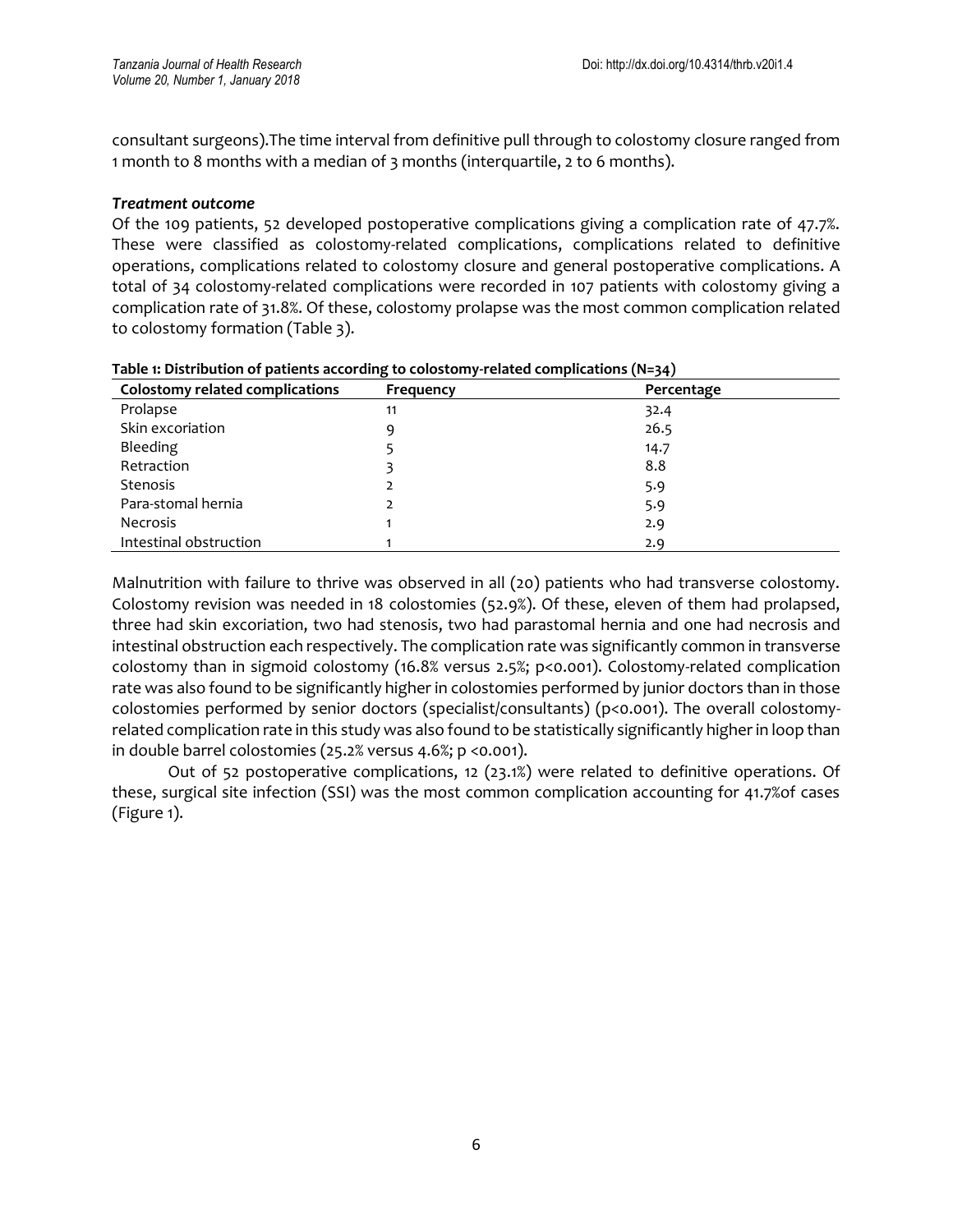

### **Figure 1: Distribution of patients according to complications related to definitive operations**

Complications related to colostomy closure (4) and general postoperative complications (2) were observed among the in 28 patients. Complications related to colostomy closure were surgical site infection, wound dehiscence and enterocutaneous fistula. General postoperative complications were associated with urinary tract infections (1) and aspiration pneumonia (1).

The overall length of hospital stay (LOS) after colostomy formation ranged from 4 days to 18 days with a median of 6 days (interquartile range, 4 to 8 days). The overall median duration of hospitalization following definitive pull through was 20 days (interquartile range, 18 to 22) days (range 1 day to 48 days). The overall length of hospital stay following colostomy closure ranged from 1 to 16 days with a median of 7 days (interquartile range, 5 to 10 days). Patients who developed complications stayed longer in the hospital and this was statistically significant (p <0.001).

In this study, a total of 18 patients died giving a mortality rate of 16%. Out of the 18 deaths, eight were due to complications related to colostomy formation, seven due to complications related to definitive treatment and three were due to complications related to colostomy closure. According to multivariate logistic regression, delayed presentation (>24 hours) (OR = 2.9, 95% CI (1.4-4.7), p =0.021), associated congenital anomalies (OR = 1.9, 95% CI (1.1-5.2), p= 0.001), prolonged duration of operation >3 hours (OR = 6.7, 95% CI (3.8-10.2), p= 0.012), surgical site infection (OR=5.5, 95% CI (3.1-8.9), p =0.000) were the main predictors of mortality. Out of ninety one survivors, 89 (97.8%) patients were discharged well. Two (2.2%) patients were discharged against medical advice. No patient reported to have permanent disabilities. Of the 36 patients who had definitive treatment, 33 (91.7%) were available for follow up for three to twelve months after discharge and the remaining 3 (8.3%) patients were lost to follow up. According to the Kelly's clinical score of continence, out of 36 survivors who had definitive operation, 30 (83.3%) had good results with fully continent of stools after surgery, two (5.6%) had fair results and the remaining one (2.8%) had poor results.

#### **Discussion**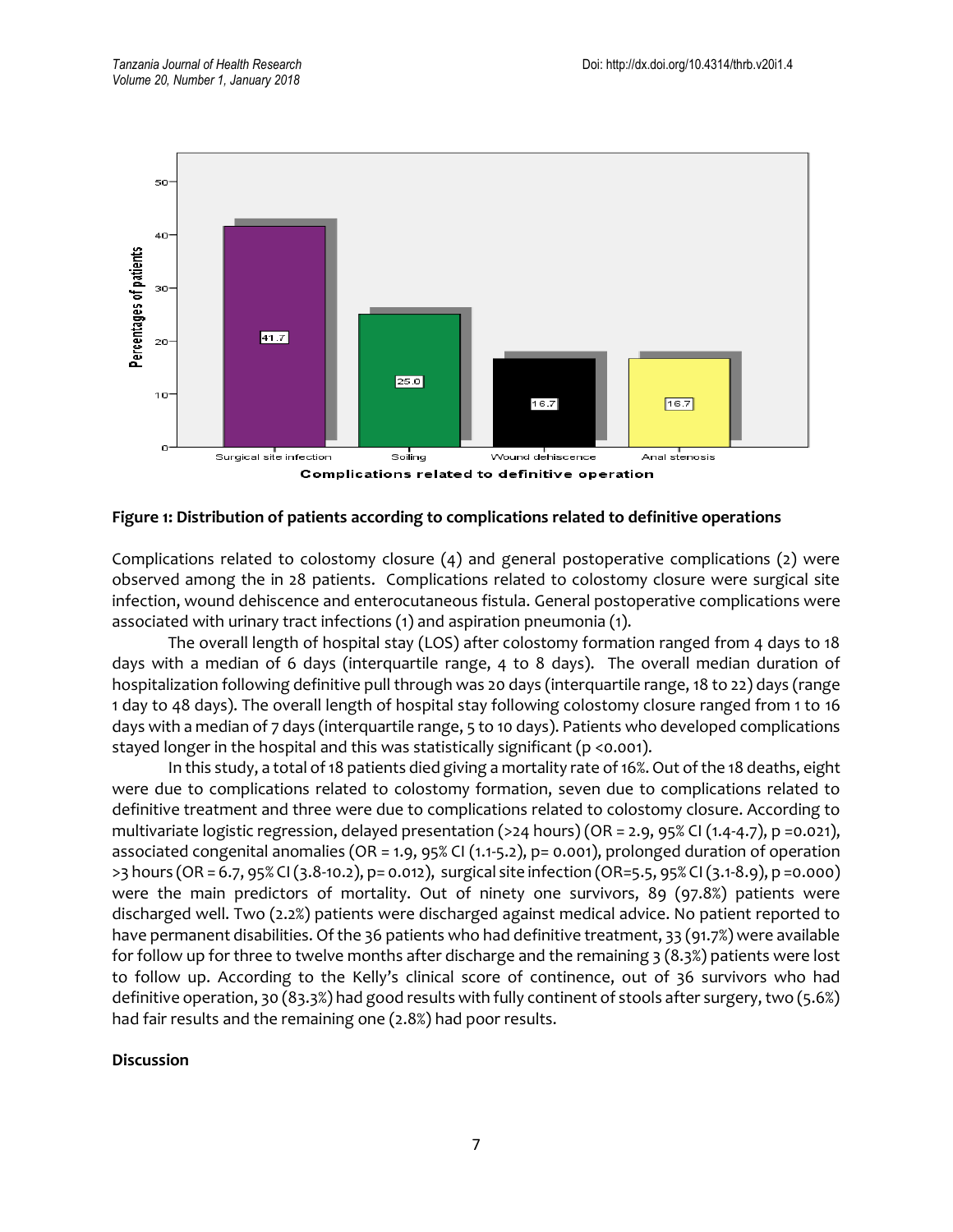ARMs remains one of the most common group of anomalies in Tanzania (Mashuda *et al*., 2014). In this study, anorectal malformations accounted for 19.6% of the cases with congenital abnormalities admitted during the period of study, a figure which is low compared to 24.7% that has been reported in Uganda by Birabwa-Male (2004). In Nigeria, ARM has been identified as the third most common cause of neonatal intestinal obstruction (Moore *et al.,* 2008). We could not establish the reason for this difference. The female preponderance in this study agrees with what was reported by Birabwa-Male (2004) in Uganda, but contrasts with what is reported in literature where males predominate (Rintala & Lindah, 1999; Ahmed *et al*., 2005; Leva *et al*., 2013). Bhargava *et al* (2006) in India reported that ARM occurred equally among males and females. We could not find in literature the reasons for this gender differences and this warrants further investigation.

 ARMs have been reported to range from minor easily treated defects that have an excellent functional prognosis to complex defects that are difficult to manage (Peña & Hong, 2000; Levitt & Peña, 2007; Osilo *et al*., 2014). The classification of ARMs is of paramount importance in order to properly group the malformations with a view to improve its management (Stoll *et al.*, 2007; Osilo *et al*., 2014). The classification of this disease attempts to group together ARMs that have common diagnostic, therapeutic, and prognostic features (Gupta, 2005; Holschneider *et al.,* 2005). In our study, ARMs were classified as major and minor clinical types (Holschneider *et al.,* 2005). The major clinical type of ARMs was most prevalent, which is in consonance with global experience (Holschneider *et al.,* 2005).

 Associated congenital anomalies in neonates with anorectal malformation assume significance, as survival and prognosis depends upon the number and severity of the associated anomalies (Ahmed *et al*., 2005; Leva *et al*., 2013). Various studies have reported the incidence of associated anomalies with ARM to be 30 to 70% cases (Ratan *et al*., 2004; Ahmed *et al*., 2005; Leva *et al*., 2013). In the present study, the associated congenital anomalies were recorded in 16.5% of patients, a figure which is significantly lower than that reported by Makanga et al (2007) in Rwanda. This low incidence of associated congenital anomalies in our study may be due to the fact that our ARM patients were not routinely screened for associated anomalies soon after their admission. This may be contributed by lack of screening facilities in our emergency services as a result most of associated congenital anomalies in our study were diagnosed clinically.

 In agreement with other studies in low-income countries (Birabwa-Male, 2004; Makanga *et al*., 2007), more than half of patients in the current study reported to hospital late in acute intestinal obstruction which required emergency surgical intervention. This can be explained by the fact that more than 85% of the parents of these patients came from the rural areas located a considerable distance from the study site which is in keeping with what was reported by Makanga *et al* (2007) in Rwanda. This observation has an implication on accessibility to health care facilities and awareness of the disease. Also, ignorance and inability to afford hospital fees may explain the choices that are made by the parents.

 Colostomy has long been a common preliminary treatment in the surgical management of many congenital and acquired conditions of gastrointestinal tract among children, and many are done on an emergency basis (Liu *et al.*, 2004; Sheikh *et al.,* 2006). Preliminary colostomy is a lifesaving procedure and plays a vital role in the management of wide range of congenital and acquired gastrointestinal conditions in paediatric population (Patwardhan *et al.,* 2001; Peña *et al*., 2006; Ameh *et al*., 2006; Osifo *et al.*, 2008; Chalya *et al*., 2011). Consistency with other studies in developing countries (Ameh *et al*., 2006; Osifo *et al*., 2008), the majority of patients in this study were managed by a preliminary colostomy before definitive treatment and more than two third were operated on emergency basis. The practice of surgical operation under protective colostomy is useful as it can reduce the rate of postoperative complications and perhaps allow for satisfactory sphincter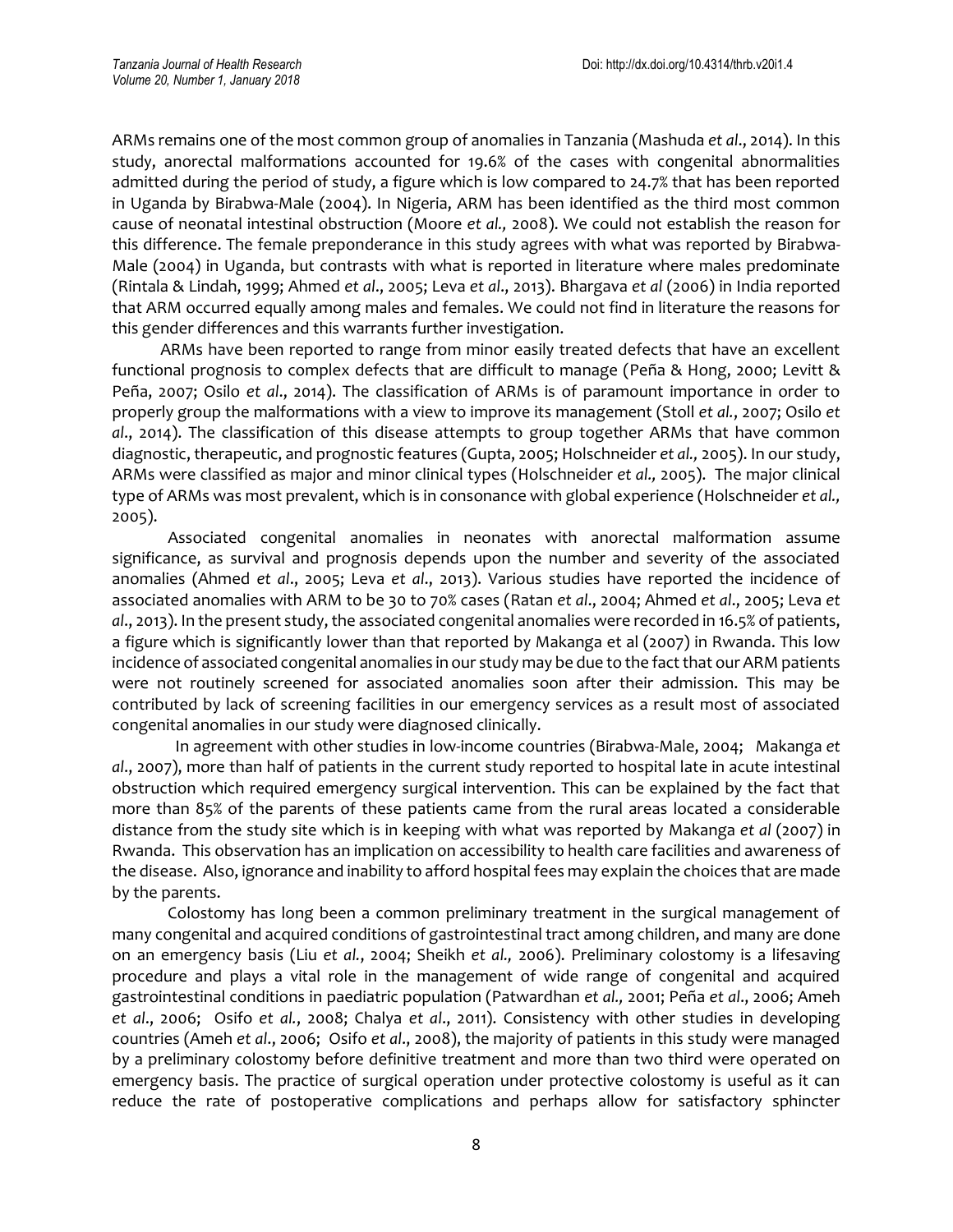function/continence and therefore excellent aesthetics (Osifo *et a*l., 2008). Palliative colostomy allowed for adequate weight gain and stabilization of the patients for later successful definitive operations. In our study, only one third of patients had definitive operations done at the end of the study. The low incidence of definitive operations in our study may be due to the fact that the majority of patients were less than a year and definitive surgery was usually performed at the age of 1 year. Also death before definitive treatment and loss to follow up may have contributed to the low incidence of definitive operations in our study.

 Although three stage surgeries have been in practice in the management of ARMs and have been known to be most effective in preventing complications, recently many authors have opted for primary PSARP (Peña & Devries, 1982; Peña, 1985; Ratan *et al*., 2004; Osilo *et al*., 2014). Mirshemirani *et al*. (2007) in their series of 30 new-borns with ARM underwent primary PSARP and showed it to be safe and effective in new-borns. At Bugando Medical Centre, we are not yet able to do primary PSARP in patients with high and intermediate ARM as most of the cases come late, dehydrated, and abdominal distension. Moreover post-operative care for primary PSARP is still difficult due to high chance of wound infection. Though the definitive surgery PSARP in advanced centres are done at early infancy, in our centre we prefer to perform PSARP at around one year of age as the chances of sepsis is higher in early age and the anatomy is clearer while separating fistula. Colostomy closure is done after adequate size of anus is reached with anal dilation as many cases come in follow-up without regular anal dilation.

 The presence of complications has an impact on the final outcome of patients presenting with ARM. In this study, the overall complication rate was found to be 47.7%, a figure which is higher than that reported by other authors (Adejuyigbe *et al*., 2004; Uba *et al*., 2006; Khan *et al*., 2011). The reason for the high overall complication rate in this study may be attributed to late presentation as a result of the majority of patients came to hospital in poor general condition. In our series, the majority of complications were related to colostomy formation. The high rate of colostomy related complications in our study can be explained by the fact that the vast majority of colostomies were performed by junior doctors who may have little experience in colostomy formation. In this study, the mortality rate was 16.0%. This figure is higher than that has been reported by others (Adejuyigbe *et al*., 2004; Uba *et al*., 2006; Khan *et al*., 2011).The high mortality rate in this study was attributed to delayed presentation, presence of associated congenital anomalies, prolonged duration of operation (> 3 hours) and surgical site infections. Addressing these factors responsible for high mortality in our patients is mandatory to be able to reduce mortality associated with this disease.

 According to the Kelly's clinical score of continence, more than three quarter of our patients had good results with fully continent of stools after definitive surgery. Although we do not have facilities such as anorectal manometer for measuring sphincter function in these patients clinical history and examination revealed that most of our patients are continent. Soiling was a major late complication of both procedures observed during the follow up period. But it has been observed that the problem tended to lessen as the child grew older and with careful dietary selection. However, since our duration of follow up was limited to only three years, we could not estimate the long term outcome of treatment. This calls for further studies particularly at our centre to assess the long term outcome of treatment of this disease.

 In conclusion, anorectal malformations are common in the study area. The major type of ARMs is commoner than the minor type. The outcome of surgery is good when the patients present early at birth. Therefore there is need for increasing community awareness and among all healthcare workers who handle neonates to effect early presentation and therefore prompt management

### **References**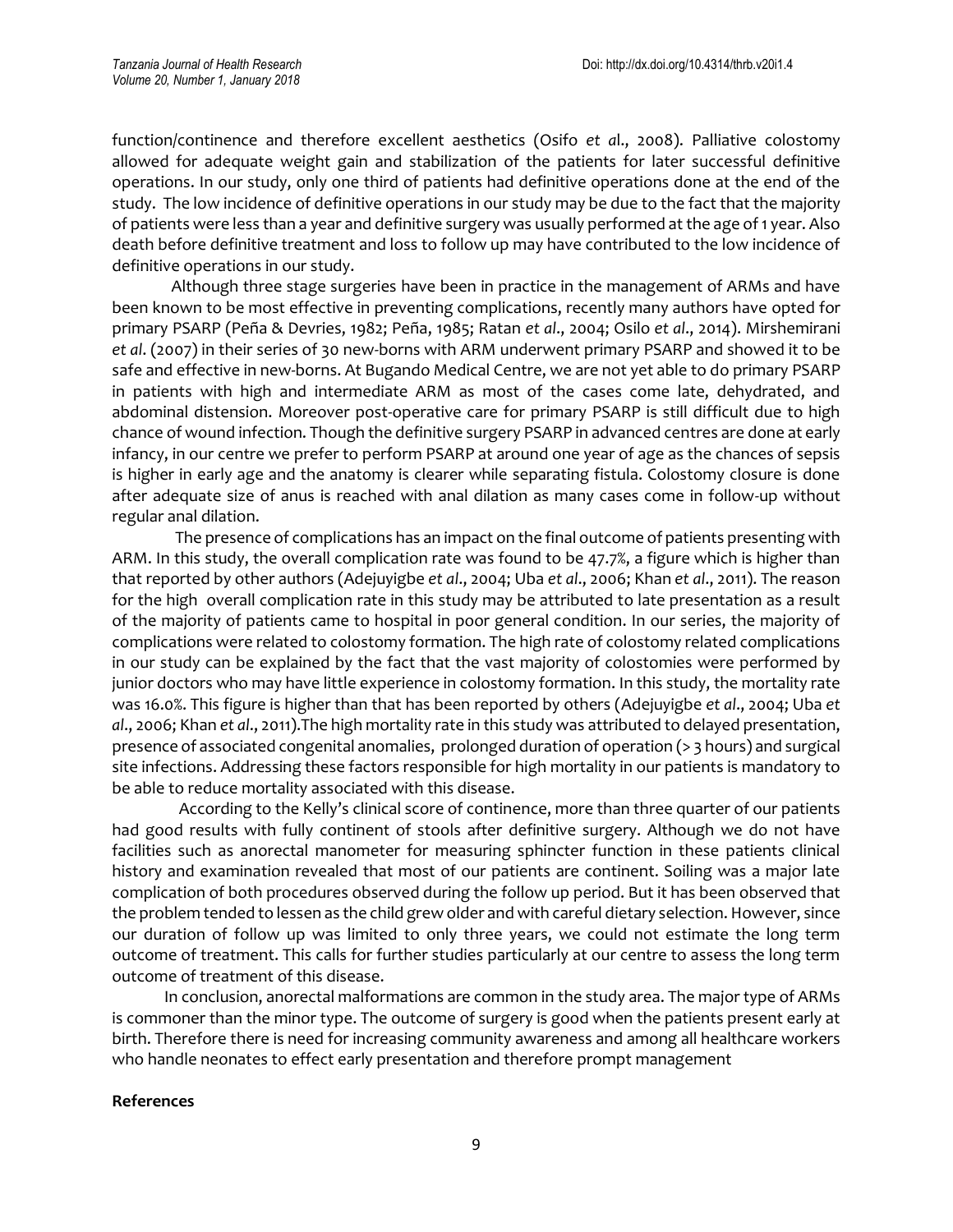- Adejuyigbe, O., Abubakar, A., Sowande, O., Olayinka, O. & Uba, A. (2004) Experience with anorectal malformations in Ile-Ife, Nigeria*. Pediatric Surgery International* 20: 855-8
- Ahmed, J., Lashari, L. & Hossain, M. (2005) Association of urogenital anomalies with anorectal malformation; a review of 200 cases. *Pakistan Journal of Surgery* 21: 89‐92.
- Ameh, E.A., Mshelbwala, P.M., Sabiu, L. & Chirdan, L.B. (2006) Colostomy in children-an evaluation of acceptance among mothers and caregivers in a developing country. *South African Journal of Surgery* 44: 138-9.
- Bhargava, P., Mahajan, J. & Kumar, A. (2006) Anorectal malformations in children. *Journal of Indian Association of Pediatric Surgeons* 11: 136.
- Birabwa-Male, D. (2004) Anorectal malformations in Mulago Hospital, Kampala-Uganda. *East and Central African Journal of Surgery* 9:1.
- Chalya, P.L., Mabula, J.B., Kanumba, E.S., Giiti, G., Chandika, A.B. & Gilyoma, J.M. (2011) Experiences with childhood colostomy at a tertiary hospital in Mwanza, Tanzania. *Tanzania Journal of Health Research* 13: 224-35.
- Devries, P.A. & Peña, A. (1982) Posterior sagittal anorectoplasty*. Journal of Paediatric surgery* 17: 638- 643.
- Gupta, D.K. (2005) Anorectal malformations-wingspread to krickenbeck. *Journal of Indian Association of Pediatric Surgeons* 10:75.
- Holschneider, A., Hutson, J., Peña, A., Beket, E., Chatterjee, S., Coran, A., Davies, M., Georgeson, K., Grosfeld, J., Gupta, D., Iwai, N., Kluth, D., Martucciello, G., Moore, S., Rintala, R., Smith, E.D., Sripath, D.V., Stephens, D., Sen, S., Ure, B., Grasshoff, S., Boemers, T., Murphy, F., [Söylet,](https://www.ncbi.nlm.nih.gov/pubmed/?term=S%C3%B6ylet%20Y%5BAuthor%5D&cauthor=true&cauthor_uid=16226976) Y., [Dübbers,](https://www.ncbi.nlm.nih.gov/pubmed/?term=D%C3%BCbbers%20M%5BAuthor%5D&cauthor=true&cauthor_uid=16226976) M. & [Kunst,](https://www.ncbi.nlm.nih.gov/pubmed/?term=Kunst%20M%5BAuthor%5D&cauthor=true&cauthor_uid=16226976) M. (2005) Preliminary report on the International Conference for the Development of Standards for the Treatment of Anorectal Malformations. *Journal of Pediatric Surgery* 40: 1521-1526.
- Kelly, J.H. (1972) The clinical and radiological assessment of anal continence in childhood. *ANZ Journal of Surgery* 42: 62-63.
- Khan, K., Khan, M.J. & Khan, M.Y. (2011) Anorectal malformations: functional outcome of posterior sagittal anorectoplasty. *Journal of Postgraduate Medical Institute (Peshawar-Pakistan*) 22: 4.
- Leva, E., Macchini, F., Arnoldi, R., Di Cesare, A., Gentilino, V., Fumagalli, M., Mosca F., Bhuiyan A., Torriceli, M. & Banu, T. (2013) Single-stage surgical correction of anorectal malformation associated with rectourinary fistula in male neonates. *Journal of Neonatal Surgery* 2: 3.
- Levitt, M.A. & Peña, A. (2007) Anorectal malformations. *Orphanet Journal of Rare Diseases* 2: 33.
- Liu, G., Yuan, J., Geng, J., Wang, C. & Li T. (2004) The treatment of high and intermediate anorectal malformations: one stage or three procedures? *Journal of Pediatric Surgery* 39: 1466-1471.
- Makanga, M., Ntirenganya, F. & Kakande, I (2007). Anorectal malformations at University Teaching Hospital of Butare in Rwanda: A review of 46 operative cases. *East and Central African Journal of Surgery* 12: 110-115.
- Mashuda, F., Zuechner, A., Chalya, P.L., Kidenya, B.R. & Manyama, M. (2014) Pattern and factors associated with congenital anomalies among young infants admitted at Bugando Medical Centre, Mwanza, Tanzania. *BMC Research Notes* 7: 195.
- Mirshemirani, A., Kouranloo, J., Rouzrokh, M. & Khaleghnejad, M.S.A. (2007) Primary posterior sagittal anorectoplasty without colostomy in neonates with high imperforate anus. *Acta Medica Iranica* 45: 116-120.
- Moore, S., Alexander, A., Sidler, D., Alves, J., Hadley, G., Numanoglu A, [Banieghbal, B.](https://www.ncbi.nlm.nih.gov/pubmed/?term=Banieghbal%20B%5BAuthor%5D&cauthor=true&cauthor_uid=18386020), [Chitnis, M.](https://www.ncbi.nlm.nih.gov/pubmed/?term=Chitnis%20M%5BAuthor%5D&cauthor=true&cauthor_uid=18386020), [Birabwa,-Male, D,](https://www.ncbi.nlm.nih.gov/pubmed/?term=Birabwa-Male%20D%5BAuthor%5D&cauthor=true&cauthor_uid=18386020) [Mbuwayesango, B.](https://www.ncbi.nlm.nih.gov/pubmed/?term=Mbuwayesango%20B%5BAuthor%5D&cauthor=true&cauthor_uid=18386020), [Hesse A.](https://www.ncbi.nlm.nih.gov/pubmed/?term=Hesse%20A%5BAuthor%5D&cauthor=true&cauthor_uid=18386020) & [Lakhoo, K.](https://www.ncbi.nlm.nih.gov/pubmed/?term=Lakhoo%20K%5BAuthor%5D&cauthor=true&cauthor_uid=18386020) (2008) The spectrum of anorectal malformations in Africa. *Pediatric Surgery International* 24: 677-683.